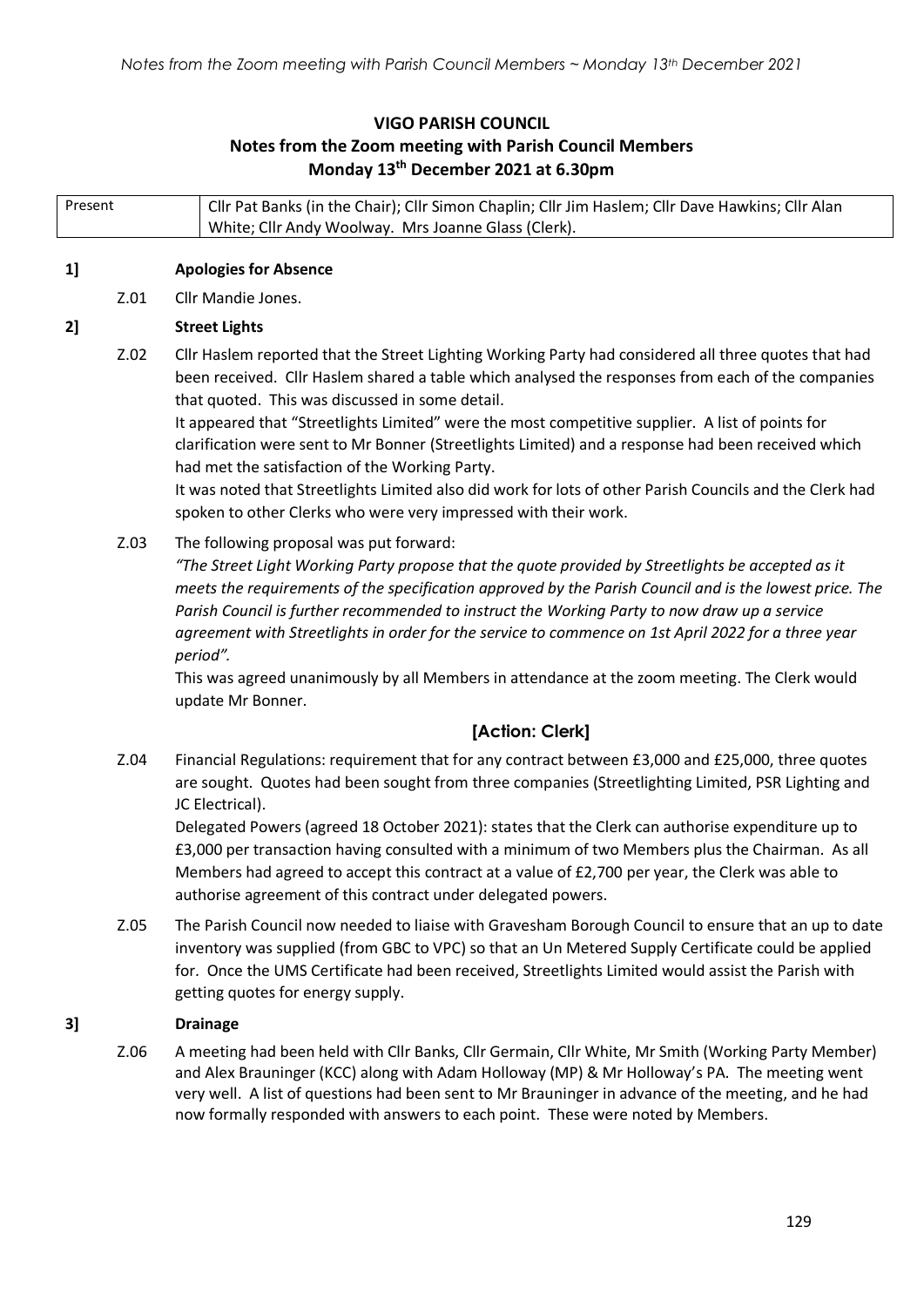- Timberbank drainage work (around the Downswood area) would take place before  $31<sup>st</sup>$ March and last 4-6 weeks. It was hoped it would actually start toward the beginning of March. The cost of the Timberbank drainage work was estimated at £200k. Letters will be sent to residents in advance.
- Further work would take place at the top end of Timberbank in the future. This would cost another £200k approximately.
- No further work is programmed for the lower end of Timberbank the drainage system there is of a higher standard with more and better soakaways. The main problem in this area during the floods had been sewage outflow, resulting in flood water entering the sewers in other areas of the village, possibly by manhole covers being lifted to help water drain away more quickly.
- The Highways work programme is available on the KCC website (Managing Highway Infrastructure / Forward Works Programme.
- Z.07 There were no plans to carry out work in Ferndown. Recent floods had been caused by a burst water main, so any issues would be down to Southern Water.
- Z.08 Actions arising from the Flooding Survey Report:
	- Admers Wood. A CCTV survey, investigations and root cutting has been scheduled. This may have been overlooked, Mr Brauninger would look into this.
	- Ash Keys. CCTV survey scheduled to identify fault and assess the condition of the associated soakaway. This work was carried out. The survey identified a hole in a pipe which has since been repaired.
	- Highview. CCTV survey and root cutting took place in 2020.
	- Hornbeams. CCTV survey and root should have been carried out Mr Brauninger to check.
	- The Coach Drive. CCTV survey carried out, all was okay.

# **[Action: Clerk]**

#### **4] Sink Hole**

- Z.09 The Parish Council insurers had sent out a surveyor to establish if a claim could be made under a "water ingress" clause in the Parish Council policy. It had been confirmed there was no part of the Parish Council policy which would cover this issue. The surveyor felt that the Parish Council could go back to Considine for further advice. It was noted that the advice from Considine was to get a Ground Penetrating Radar Survey done which was very expensive. The surveyor also noted that perhaps the best plan would be to level the land and monitor any further ground movement.
- Z.10 It was noted that following the original repair, and the ground sinking a few inches within a few months thereafter, there had not been any more movement. Following advice (from the insurance surveyor, and from Mr Brauninger) it was agreed to level the land at the rear of 13 Hornbeams, so that the level of land could be monitored more closely. All agreed. Clerk to speak to Highview Services about this.

# **[Action: Clerk]**

# **5] Planning**

Z.11 13 Hornbeams. GBC20212431: Application for the variation of condition 3 attached to planning permission ref. no. 20190364 for the erection of a single storey front extension, to allow the retention of the Redland 49 dark grey roof tiles.

This property was in breach of covenant due to the roof tiles and the render finish on the extension. Since this extension had been built, the Parish Council had reviewed their policy on roof tiles, and therefore VPC would no longer object to the grey roof tiles. There was still an issue with the render being a covenant breach, which was not mentioned on the application at all.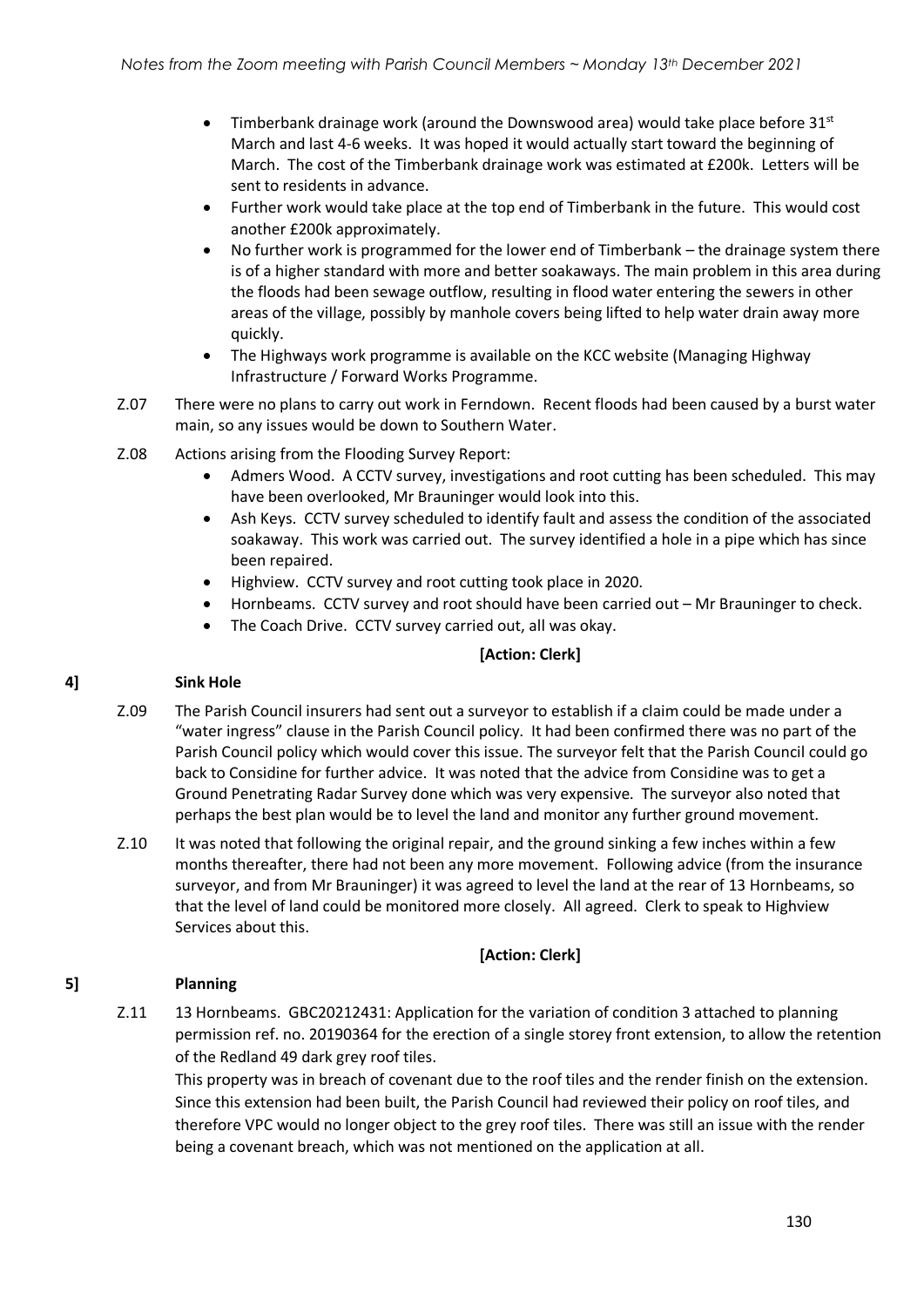It was agreed that VPC should respond to say there were no objection to the grey roof tiles, but render finish remained a covenant breach, and also remained in contravention to the original application (which stated the finish would match the existing, i.e. brick).

# **[Action: Clerk]**

Z.12 15 Churchside. GBC20211496: Conversion of existing garage and store into habitable rooms. It was noted that there was a lack of information / plans on this application. However, after some discussion, and looking at Parish Council plans and google maps, more information on the location of layout of this property became clear.

There were no objections to the garage being converted as there was plenty of off road parking spaces available. It was noted that the application stated the finish would be white UPVC windows and bricks to match.

No objections. All agreed. Clerk to respond to GBC.

#### **[Action: Clerk]**

Z.13 2 The Gallops. GBC20211412: Remove epicormic growth up to main lateral branches on 3no. Sweet Chestnut Trees in the front garden. Cllr Banks declared an interest in this matter and did not enter into discussuions.

No objections. Clerk to respond to GBC accordingly.

#### **6] Clerks Report**

- Z.14 Cllr Woolway had reported some flytipping in Commority Road. Gravesham Borough Council had been asked to clear this. Cllr Woolway reported that it was still there, and had now reported it to Tonbridge & Malling Borough Council as it looked like it may be on their land rather than Gravesham's. It had also been reported to Kent County Council Country Parks Team, who had said they would arrange to have it cleared. Some of the flytipping appeared to contain drums of chemicals, Cllr Banks had reported this to Cllr Bryan Sweetland (Kent) for urgent action.
- Z.15 The Clerk had received an email from the company who had taken over management of The Bay (management company acting for the freeholder). They reported that they had visited site and had met with a local Community Warden. The management company were interested in tidying up the site and carrying out remedial works and had emailed the Parish Council to ask if they could recommend any local tradespeople that they could engage. \*Post Meeting Note\* Cllr Chaplin offered to email and engage with the Management Company to progress this.

# **[Action: Cllr Chaplin]**

- Z.16 KALC had emailed the Clerk to inform that they had been subject to a Ransomware Attack.
- Z.17 Carols in The Bay would go ahead as usual on Christmas Eve all were encouraged to attend.
- Z.18 Vigo School PTA had raised £4,000 at the School Christmas Fair, they had sent their thanks to the Parish Council for sponsoring the event.
- Z.19 The proposal to hold a Pantomime in the Village Hall had been put on hold due to covid social distancing requirements the proposal was not financially viable this year.
- Z.20 The Casual Vacancy can now be advertised by the Parish Council as there had been no call for an election.
- Z.21 The Parish Council had purchased a Christmas Tree for the hall foyer which Cllr Banks had delivered and set up. The Christmas lights had also been installed on the Village Hall.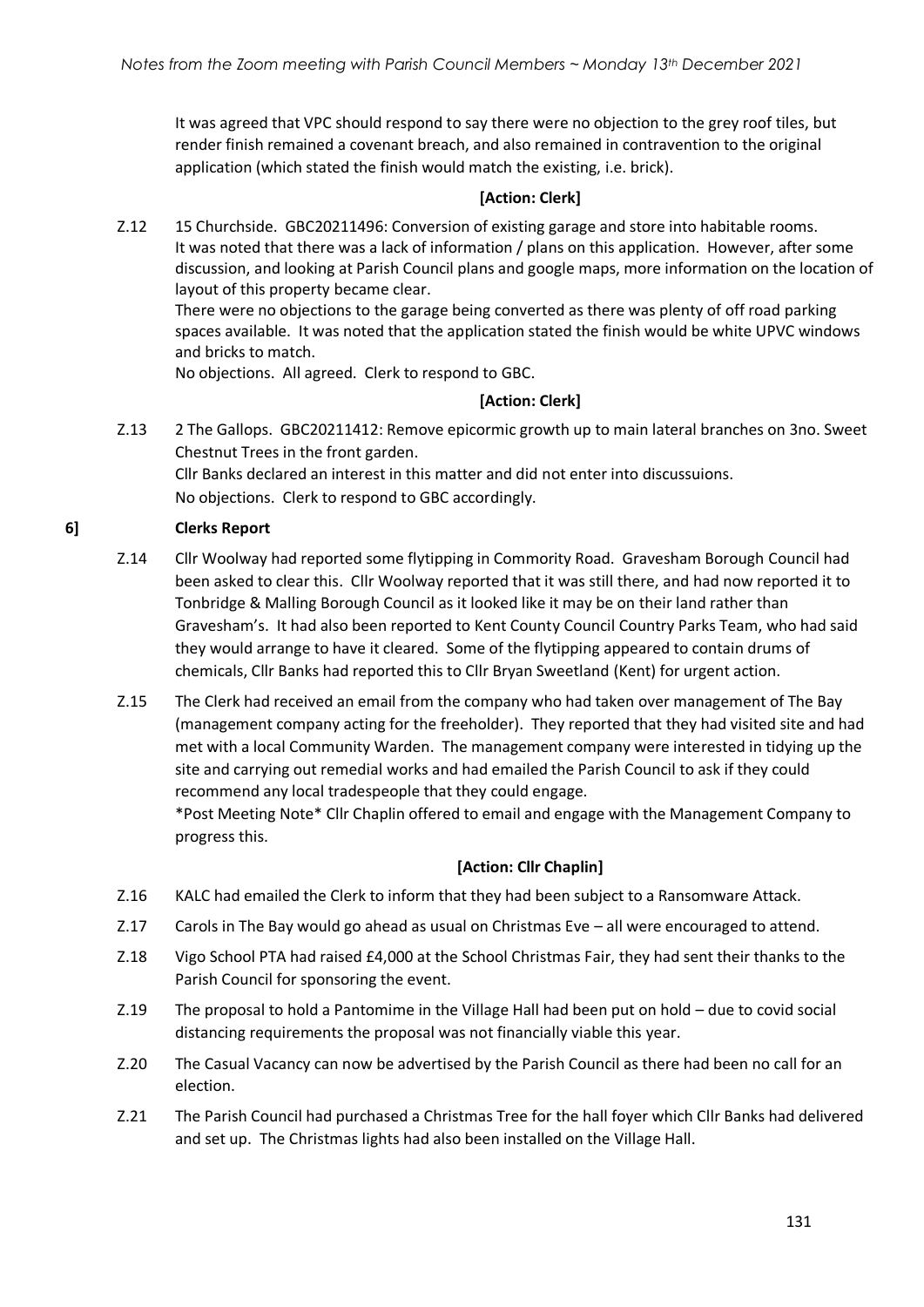- Z.22 A climate change conference was scheduled for the 15<sup>th</sup> December, unfortunately nobody was able to attend. Another would be scheduled in the New Year.
- Z.23 Highways Services had carried out repairs to the paving outside the school, Council Members reported that the area now looked much better.

### **7] Chairs Report**

Z.24 Cllr Banks thanked all Members for their work and efforts over the year, and wised everyone a Happy Christmas.

#### **8] Residents**

Z.25 Admers Wood (Planning application for drop kerb). This property has a side gate that opened onto the Parish Land adjacent to Erskine Road. The resident had applied to Gravesham Borough Council for "pre-planning advice" to install a drop kerb and driveway from the side into his rear garden. The Clerk had not been aware of this application until Cllr Tiran contacted the Clerk following contact from the resident, as the pre-planning advice had been that he would be unlikely to receive approval for the proposal. The reason for the likely refusal was due to the impact the proposal would have on the current street-scene. The Clerk informed Cllr Tiran that the resident would, if he chose to move forward, need to seek approval from the Parish Council, and this would likely not be given as he would need to cross Parish Land. If the resident did apply for covenant approval, then the matter would be considered at that time.

#### **9] Finance**

Z.26 The following payments were agreed and would be authorised by Cllr Haslem and Cllr White:

| 13.12.21 | D/P | Dave Hawkins | 69.90   | <b>Wireless Access Point</b>           |
|----------|-----|--------------|---------|----------------------------------------|
| 13.12.21 | D/P | Jo Glass     | 14.39   | Zoom Payment                           |
| 13.12.21 | D/P | Hoist & Co   | 12.60   | Shingle for trees in The Bay           |
| 13.12.21 | D/P | Viking       | 52.74   | Ink                                    |
| 13.12.21 | D/P | P J Banks    | 299.99  | <b>Christmas Tree for Village Hall</b> |
| 13.12.21 | D/P | J Glass      | 113.76  | <b>Microsoft Subscription</b>          |
| 23.12.21 | D/P | J Glass      | 1566.45 | December Salary                        |
| 21.01.22 | D/P | <b>HMRC</b>  | 1418.17 | 3rd Quarter PAYE                       |

# Z.27 The following regular payments were authorised: The following Standing Orders / Direct Debits were authorised:

| 08.12.21 | D/D | <b>Nest</b>             | 100.85  | <b>Clerk Pension</b>              |
|----------|-----|-------------------------|---------|-----------------------------------|
| 21.12.21 | D/D | Gravesham BC            | 96.45   | Paladin Bins                      |
| 23.12.21 | D/D | <b>J&amp;F Accounts</b> | 29.40   | Payroll Charges December          |
| 29.12.21 | D/D | <b>British Telecom</b>  | 49.14   | Telephone / Broadband December    |
| 28.11.21 | D/D | Mr Paul Agley           | 5010.00 | <b>Highview Services December</b> |
| 13.12.21 | D/P | <b>PWLB</b>             | 1035.80 | Playpark loan scheduled repayment |
| 31.12.21 | D/D | <b>Unity Trust Bank</b> | 25.20   | <b>Bank Service Charge</b>        |

Z.28 The following income was noted: £500 donation in memory of Jack West, to be used to fund and install a memorial bench (payment from Mrs Joy West).

# **10] Covid Update**

Z.29 It was noted that the Government were once again advising people to work from home. It was agreed that the Clerk would work from home until at least the New Year, with the situation to be regularly reviewed.